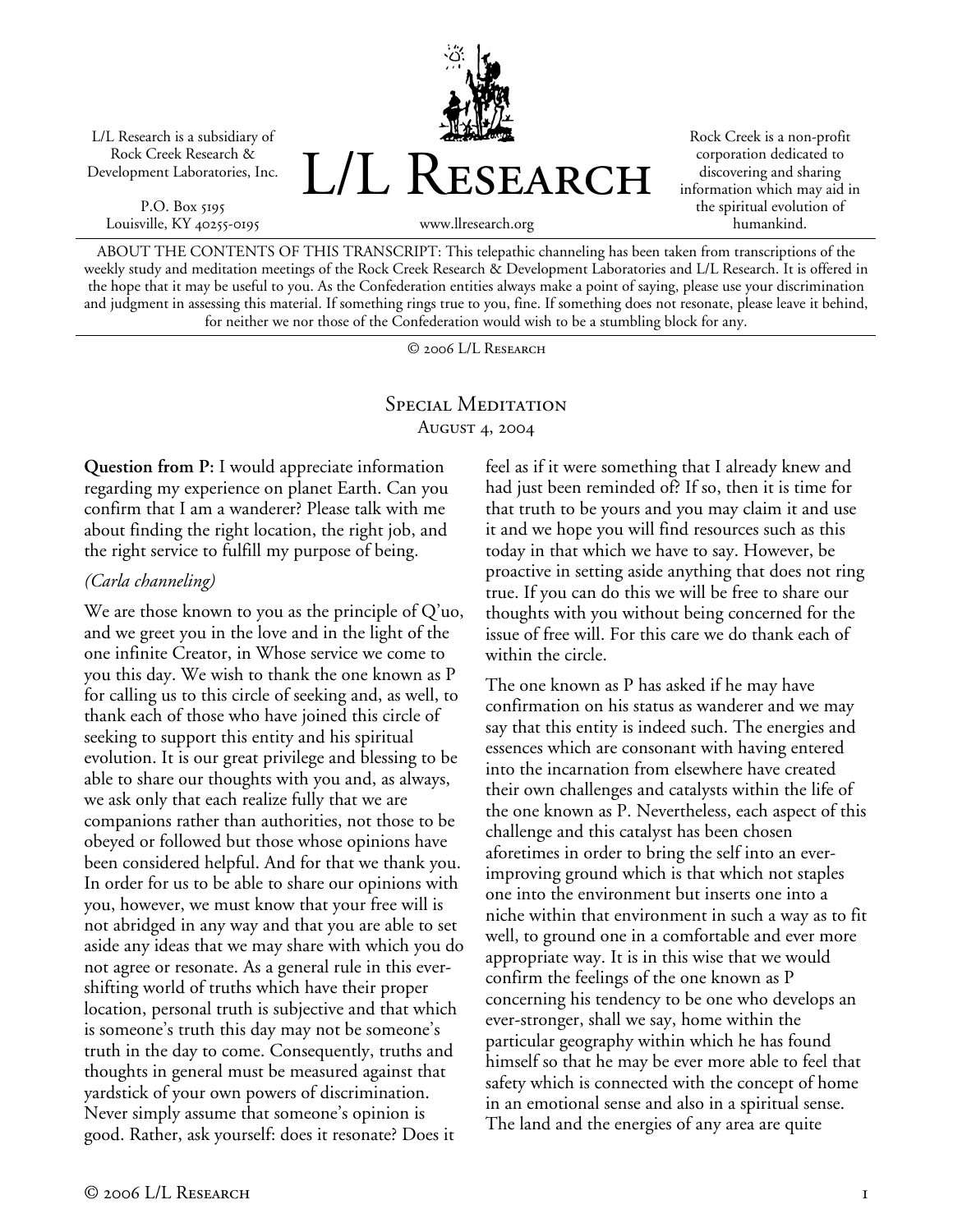individual and alive and the one known as P has been able to enter into the spirits of the land and the energies living upon that land wherever this entity has been. We would simply assure the one known as P that in any geographical location which resonates for this entity, the same enmeshing and familiarizing insertion into the niche within that particular geography will be forthcoming, as it is a gift connected with the challenge of being from elsewhere and has been brought into incarnation as a gift of personality where that ability to bond with the spirit of a location is given as an endowment of the personality shell.

This creates a situation in which an entity is free to choose the location of his dwelling without being overly concerned as to whether or not that particular location may hold power for the entity. We would only recommend against the insertion into a truly urbanized atmosphere as the efforts to insert oneself into the spirits of such a geographical location are greatly blunted by the density of those living entities present which inhabit that space without having any desire to so link with the spirits of that place. This, over time, causes the spirits of such a place as an urbanized dwelling to become insensitive and even resistant to the insertion into the true essences of that location, as these essences and entities have been ritually and habitually abused over long periods of your time. It is well, therefore, to focus upon dwelling in somewhat rural or completely rural locations where the land has been able to establish trust with the humans which dwell in that geographical location. Indeed, we believe that it is true that, for this entity as for many wanderers, the ability to insert the self into a place which has begun to awaken to the partnership possible between nature and humankind is the more desired location in order to be able to reap the harvest that has been sown by the unconditional love and the good work of those who went before.

To some extent, such a land as the Avalon Sacred Growth Center, which this instrument is so focused upon in her own path, has thusly been awakened, and that place which is in this instrument's mind is known Meher Baba's retreat also is of such a nature, in which much work has been done before this particular moment which has softened the level of distrust which land typically has of humankind at this stage in the development of third density and the human race upon this planet.

Your question also concerned right livelihood and, in truth, we have little to offer in this query except to reassure the one known as P that when an entity is serving the infinite Creator, in terms of his point of view, there is virtually no work that can be considered ill-chosen, even when an entity such as the one known as G, who is within this instrument's mind at this time, chooses to work in a situation in which he is, in the eyes of the world, a simple server of beverages and food. This entity, because of his attitude of service to others and his determination to make a difference with his open heart and his loving energy, has fulfilled the requirement of right livelihood, which is to serve the one infinite Creator with, as this instrument would say, singleness of heart. The purity of desire to serve is powerful in metaphysical terms and once this determination to serve the infinite Creator in all that is seen and in all that is sought and in all that is beheld is adopted, the service is established in a way that shall never be true within third density alone. For within third density, thoughts are not things. Thoughts remain in the mind and it is the doing of them that is therefore so impressive and so talked about within the consensus reality that this instrument and those within this circle enjoy. Nevertheless, what lies behind consensus reality is not a world of things. It is a world of thought. Thoughts are the objects of that realm which is entered in what those of Ra would call "time/space," or the metaphysical or inner realms of existence. Within those realms, we do not believe, my brother, that there is anything which you can do to earn money which would not be considered a right livelihood in terms of your intention to serve the one infinite Creator.

The establishment of that feeling of security is often the need which it is difficult to embrace in its totality. What is needed for the one known as P? What level of effort and labor does this entity need to put out in order to establish himself as one who is satisfied that he is taking care of tending to the self in a way which is honorable and appropriate? Certainly, we subscribe to the concept of each entity being sure that he or she is not a burden upon society at large if there is the possibility of doing work. It is rather that we wish to relax the entity's mind in terms of finding a specific right livelihood and rather redirect the thinking along the lines of where the joy of service seems to focus for this entity in terms of doing work for many. The gifts of this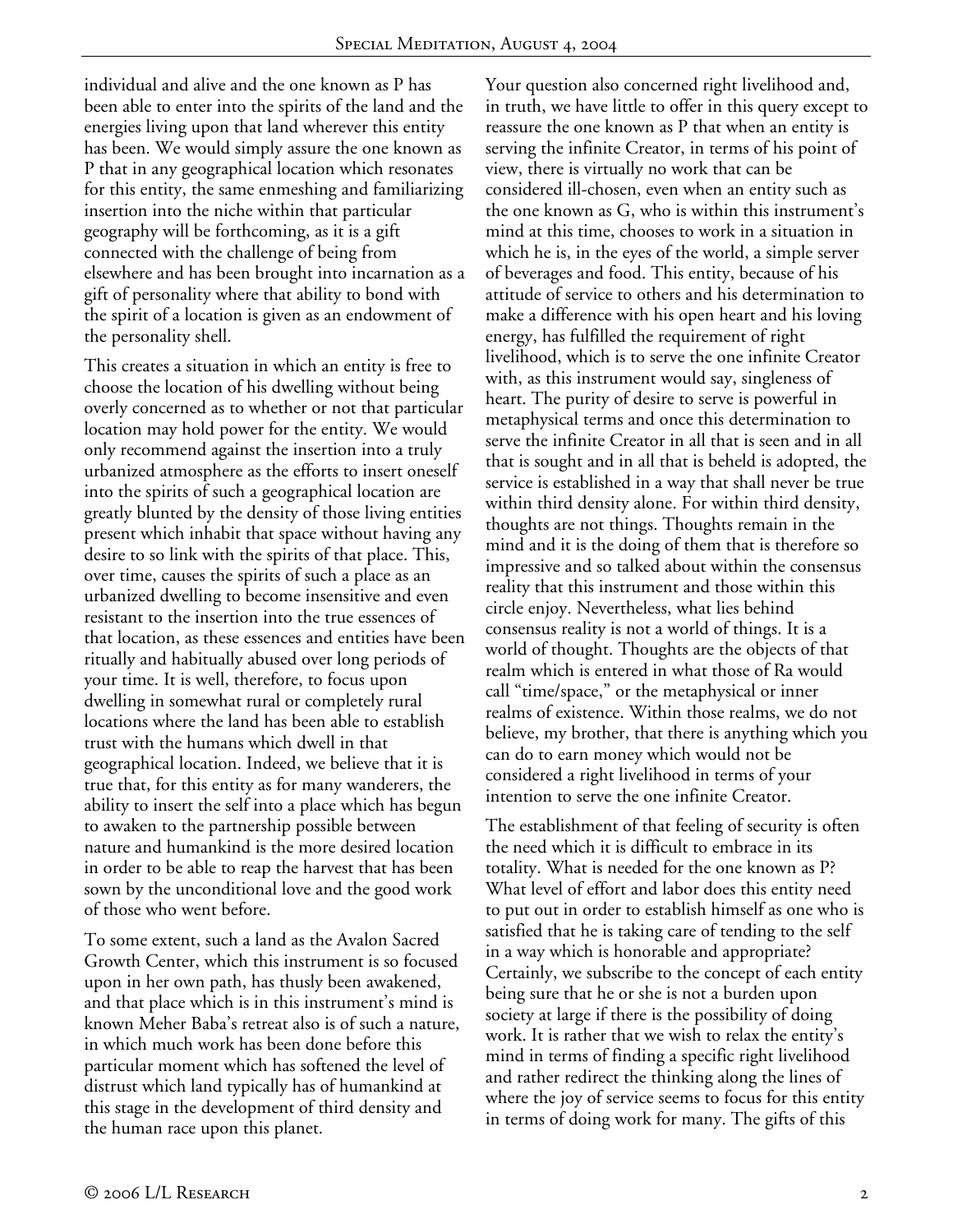entity are numerous enough to make the choice between ways of making money a valid one. There are several options of how to fill the bank account and pay the bills. We encourage going within in this regard and asking with great sincerity to be given cues and clues and hints from spirit in whatever way would be most helpful so that the one known as P may enter into the question with more of his total or entire self.

The self is not simply the conscious mind, as the one known as P is well aware. It has also a subconscious mind that is shy of giving information in any conscious and rational manner. And yet, there is the world of synchronicity, coincidence and the halfhidden cues of street signs and birds' wings and the butterflies that move upon the wind and any other emblem of the Creator and Its ways that would be subjectively interesting and meaningful to the one known as P.

There is also the very valid avenue of dream work to pursue in entering into what the subconscious portions of the mind truly feel. It is very helpful in times of decision to pay special attention to these signals that are so rich in the environment about one sleeping and waking. Pay attention, watch and ask. Above all, remember to ask within the silence of a daily practice of such meditation or contemplation that seems appropriate to you as an entity. Ask, for the truth comes only when requested. Therefore, remember to ask and when the door is shut, remember to knock and when there is a need for help, remember to be a squeaky wheel and squeak.

Realize the incredible intimacy of your relationship with spirit. Realize that the Creator is closer to you than the voice of this instrument. Realize the power of your self. And take that power, take that magic, and use it well. Use it consciously, and lean into it always after asking, being sure to listen for the responses that silence gives. It may be that silence gives you nothing you can put your finger on, yet, coming out of such silence, coming out of such a time of asking, be aware that there will be communication but that you shall have to be attentive and follow it. Once followed, such communication opens like a flower and blooms and goes into other seeds of thought which, when followed, also bloom and flower. And, in the way of the repeating patterns of fractals, these odysseys of tracking information needed for spiritual growth will continue to develop as long as the attention continues to be put upon them. In truth, it is a never-ending seeking; it is a never-ending process. Learning does not stop because one query has been answered to the satisfaction of the seeker. For each answered question becomes the next generation's beginning to further inquiry, further challenges and further asking. You may expect and feel yourself a success to experience cyclical periods of unknowing and feeling that one is remiss and behind the power curve in knowledge of self. These seasons of unknowing are there in order that you may plant and fertilize and tend and weed and bring to bloom those precious energies that lie within you as seeds.

There was also the query as to the right companionship for this particular time within your life and, my brother, we may say to you on this point that it is correct that you are seeking proper companionship. However, the companion you seek is named P [himself] and he is hungering for your true dedication, commitment and love. This entity that is you is that first entity with whom you need to fall in love. For, indeed, it is true some entities must have that within their lives that is exciting and that nourishes in the companionship. However, my brother, there is a stumbling block when one begins to feel that without this companion one is less than one can be. This is in no case so. The value of an other-self who is loved and who is able to love you as you truly are is inestimable. And yet, until you, yourself, are able to be unconditional about your love of your self and able to embrace even the darkest shadow side of your personality, you shall not be able to nurture and cherish another soul. First you must learn to be your own best friend, your own lover, and, indeed, as this instrument has often said to many, to fall in love with yourself. This does not mean that you become blind to your warts and your immaturities; indeed, for this instrument, loving oneself is an ever-expanding adventure in learning more about those insecurities, those follies of self, those many, many warts and freckles, shall we say, of personality and point of view. How many, many ways there are to discover that one has been lazy in examining one's assumptions, that one has allowed many things that are not true about the self to become assumed as true.

But when one has fallen for the self in a big way, one is able to take those hits without being dismayed. There is nothing disgraceful or discouraging about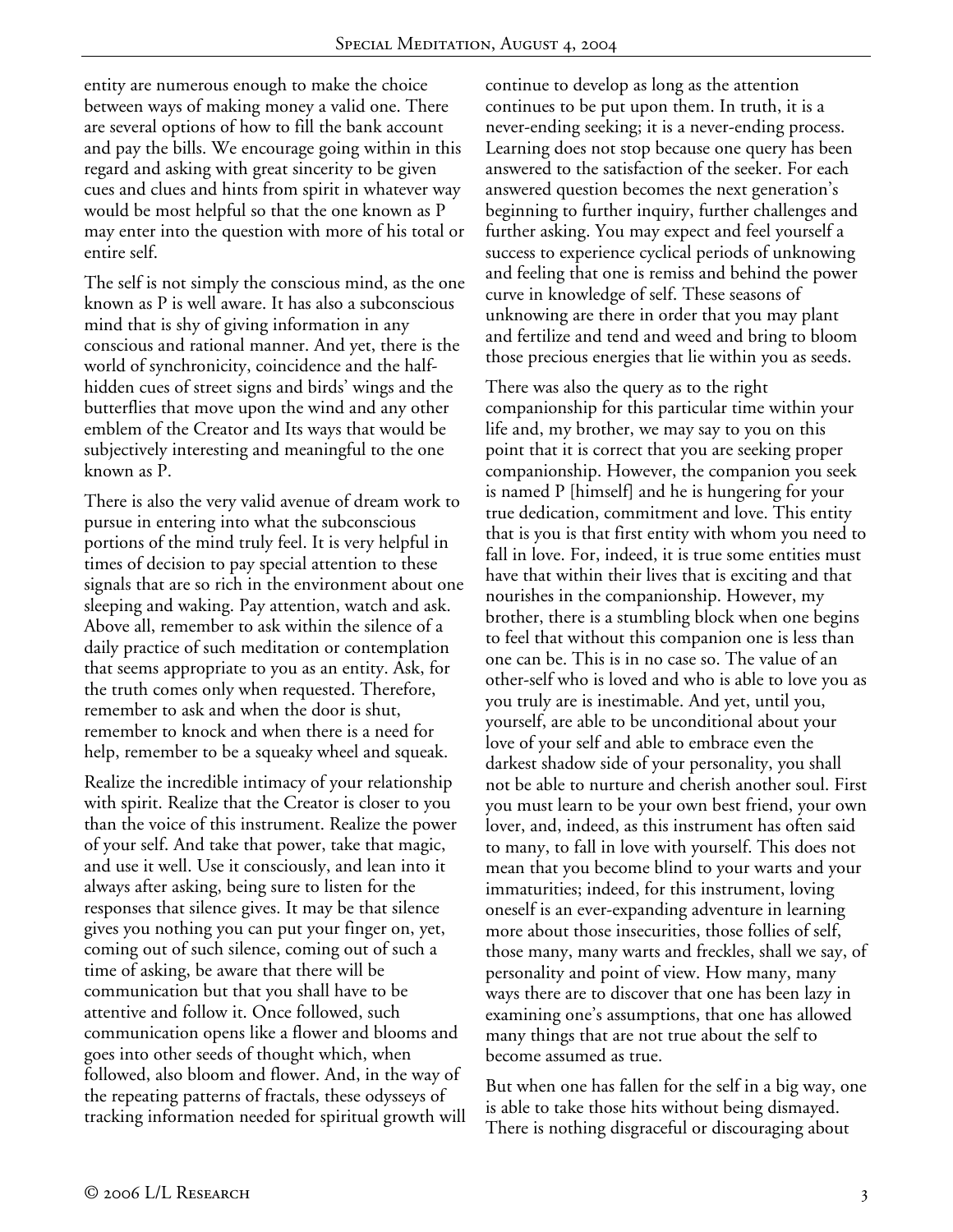being imperfect and having work to do. Were you not imperfect you would not have been allowed into this environment called late third density on planet Earth. You had to earn your way here by having significant distortions which you wished to address within this incarnation for your own personal growth. Not simply are you here to help heal the Earth or to help bring light into a dark world which desperately needs it at this time. You are also here for personal balancing of energies and all that you can do is recommended by us to you in terms of, more and more, being able to move into your own self without that stumbling block of judgment. How many of those with whom you share third density at this time could say that they have become mature? How many entities could say with any accuracy that they have cleaned up their act and now, were they to stand before the great steps of light, they are absolutely positive that they would be in the first wave of ascension, as this instrument was aware that you spoke to the one known as V before this session?

We offer you a fairly accurate prospectus on that: the answer is none. There is no one within your Earthly sphere who is in any worldly sense worthy to move on. However, the challenge for one who wishes to evolve is not to be worthy but to be humble. It is not to become ransomed but to realize that one is hopelessly ignorant. It is not to succeed but to accept that the goal of becoming worthy is folly, vanity and as this instrument would say, "a striving after wind." She, like the teacher in Ecclesiastes, sees that all is vanity. All of the seeking for wisdom, all of the seeking to position oneself with right livelihood, with right geography, with right companionship, with right anything, is a seeking that is still engaged in justifying a structure which this instrument often calls the personality shell. We would not in any way scoff at the desire to do these things which is an endemic part of your culture. It is expected of entities that they will have a defensible reason for what they do, where they live, and with whom they associate. It is expected that one will have a rational path that one may trace with words in order to justify one's decisions. And yet we would say, my brother, to step back from the details of such consideration and, at least for a portion of time each day, allow yourself to rest in the entire system of self. Within that system, the whole, the integral self, emerges. The essence of self becomes that which is your true concern. You are here, to put it very

shortly, to be here. It sounds redundant. However, the skill of being is almost atrophied within the human race. There's no cultural training; there is only cultural training in assuming masks, adopting roles, and fulfilling niches. You are far beyond that which can be confined into a niche or a persona or behind any mask. You are all that is. You are the Creator.

When one moves into incarnation, one is as a hologram. We move into this instrument's mind to capture part of a conversation this instrument had with the one known as V earlier this day, in which the one known as V was describing how even a tiny shard of the hologram, when lased or pierced by a laser in a coherent beam, allows one to see the entire pattern in three dimensions, of which that shard was originally a part. In just such a way are you a portion of the Creator that tells the truth about the Creator, even though you are a tiny sparkle, a tiny shard of that hologram. You have all within you which you seek. Therefore, in a very real sense, the seeking is a matter of moving into a position within the evolving self where you are able to listen to the drumbeats that come from the deep mind. You are able to listen to the helpers that cluster about one who is seeking consciously. You are able simply to be awake to the possibilities of an infinite universe. It impinges upon you, every moment, this infinity, this immensity of possibility, and yet it can also be dismissed if it is not seized and taken up and acknowledged and blessed. If thanks is not given for it and if it is not used, it will retreat and hide and in time, not even be available because of an atrophy of those points of entry within the self which have become clogged by ignorance, that is, by being ignored.

We would encourage the one known as P to lift up from considerations of the details of an incarnation, as important as those details are, for a time each day long enough to enter the silence as an infinitely aware, completely unhindered and unlimited citizen of eternity, resting in the essence of you, loving that, trusting that, knowing that it is part of what this instrument would call the true vine. This instrument's holy work, the Holy Bible, has a portion in several of the Gospels of the teacher known as Jesus the Christ, where this concept of the true vine is brought up by the teacher known as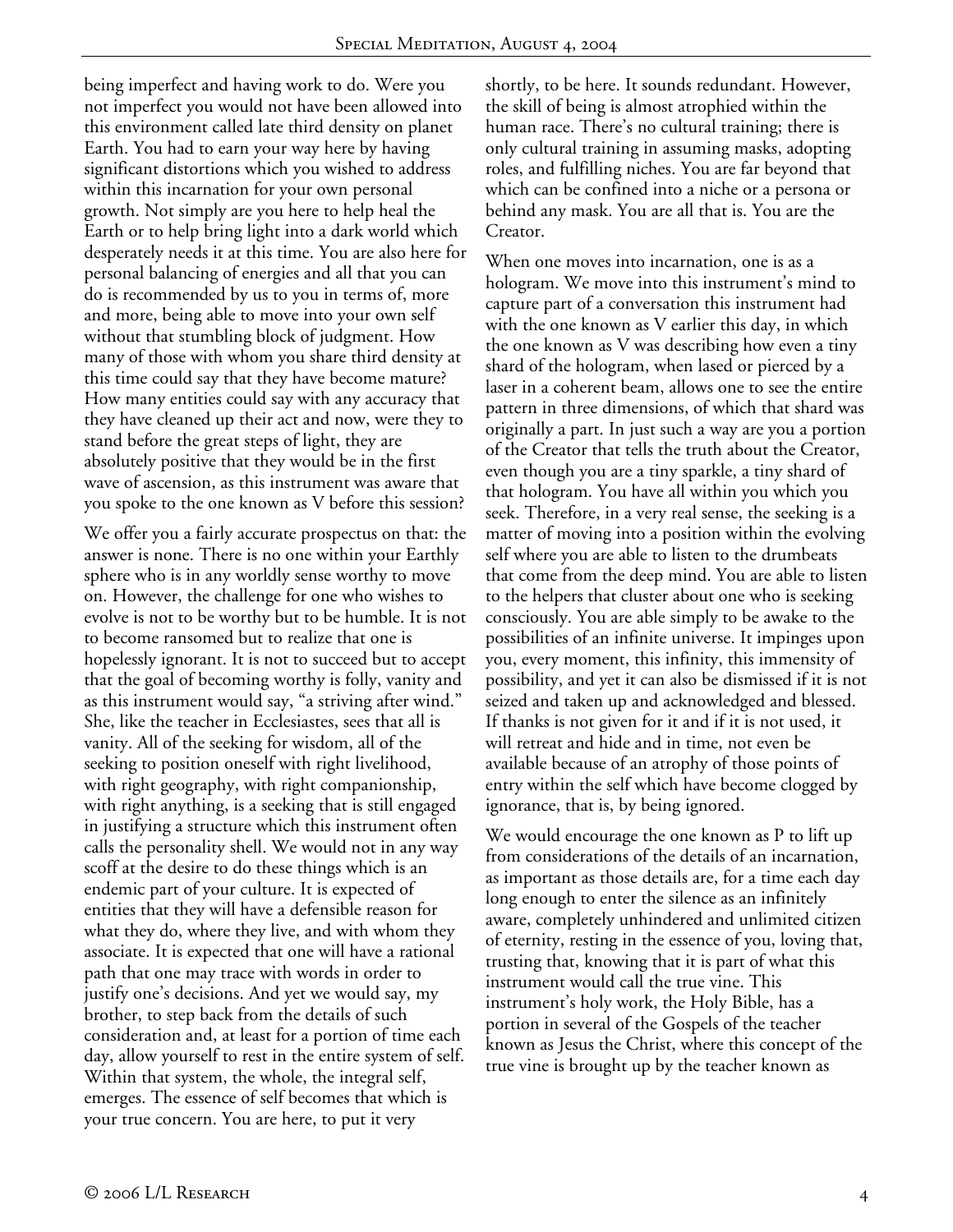Jesus.<sup>1</sup> In this particular parable, the true vine is seen as that which is of the kingdom of the Creator, and from this true vine grow true branches. Sometimes, grafted onto this true vine are other species that do not contain the virtue of the true vine. And for a time, these grafted branches may grow, yet they shall inevitably express themselves in such a way that the evolving seeker may come to the conclusion that indeed they are not part of the true vine of self and in that case the entity does not reject the self, the entity simply starts moving down the vine, past the graft. Where did it get grafted in? Where is the error in thinking? Move below that level of choice into the pre-choice self and the true vine is there in all of its vitality and health. It has not been compromised. It has not been ruined, and nothing has been lost. When time has passed and the questions have been asked and a sense of the self does come that says, "All right, here is where the graft lies and here is where I would like to make the cut to remove that false portion of self," then, strength will be given to the self to know just how to do the pruning, not the destruction or the rejection of self but the pruning of the undisciplined self so that the remaining self is true to the self. This is subtle work. This is work done over time and it cannot be done quickly or impulsively. Rather, let it be, as the Beatles wrote. Trust that things are moving as they should and that your job is not to be the director of the ship; rather, it is your job to learn the ship, to learn the ocean, and to penetrate, by instruments known only to you,

your direction and your destiny enough that you may then cooperate with the time, the tide, the gifts of the particular barque upon which you have set sail.

You are a partner with many other unseen entities in this work of art that is your life. Take the time with it that you would take with any work of art. If you think of it as a poem, work endlessly to clean the language of your life. If you think of it as a complex image that you paint, take the time to place every stipple of light, every touch of the brush that shades and defines and reveals mystery so that your finished work shines with the deepest truth of you that an image can. And if you think of it as this instrument does, as a tapestry that she is weaving as she goes, not only with words but with the fragrance of her love and the touch of her heart and with all of those senses that each entity possesses that move far beyond the descriptions of words. She works to make a tapestry of real depth, truth and beauty. It is a challenge, for many truths are dark, many colors do not seem on the surface to be pretty or to be able to be wound into a tapestry in such a way as to make it better and yet, those are the challenges that make the finished tapestry interesting, and rich, and detailed, and textured. As you work with this concept of your life as a beautiful gift for the Creator, perhaps you shall begin to see what we mean by saying, work systemically, not always upon the details but at least a bit, daily, move into the truth of yourself as a whole being and see that the truth that lies there will endlessly deepen as you allow yourself to fall in love with yourself.

In general, the challenge of a wanderer who comes to this planet is duple. The first challenge is to engage the self with the environment in a way that honors that environment, that does not separate the self from the environment and that effects a positive connection between the self and the third-density milieu. This is the personal work that each entity has on his agenda when he arrives. It has to do with the balance of the vibrations between the fourth-density concepts of love and the fifth-density concepts of wisdom. Many sixth-density entities are here attempting, as is this instrument, to rebalance in favor of the true middle between wisdom and love. There is the personal judgment involved in this questing that there was room for improvement and each entity will have its own biases about the direction of such improvement. It is, however, not at

 $\overline{a}$ 

<sup>&</sup>lt;sup>1</sup> Holy Bible, John 15:1-12: "I am the true vine, and my Father is the vine-dresser. Every branch in Me that does not bear fruit, He takes away; and every branch that bears fruit, He prunes it, that it may bear more fruit. You are already clean because of the Word [from the Greek, Logos, or unconditional love] which I have spoken to you. Abide in Me, and I in you. As the branch cannot bear fruit of itself, unless it abides in the vine, so neither can you, unless you abide in Me. I am the vine, you are the branches; he who abides in Me, and I in him, he bears much fruit; for apart from Me, you can do nothing. If anyone does not abide in Me, he is thrown away as a branch, and dries up; and they gather them, and cast them into the fire, and they are burned. If you abide in Me, and My word abides in you, ask whatever you wish and it shall be done for you. By this is My Father glorified, that you bear much fruit, and so prove to be My disciples. Just as the Father has loved Me, I have also loved you. Abide in My love. If you keep My commandments, you will abide in My love, just as I have kept My Father's commandments, and abide in His love. These things I have spoken to you, that My joy may be in you, and that your joy may be made full. This is My commandment, that you love one another, just as I have loved you."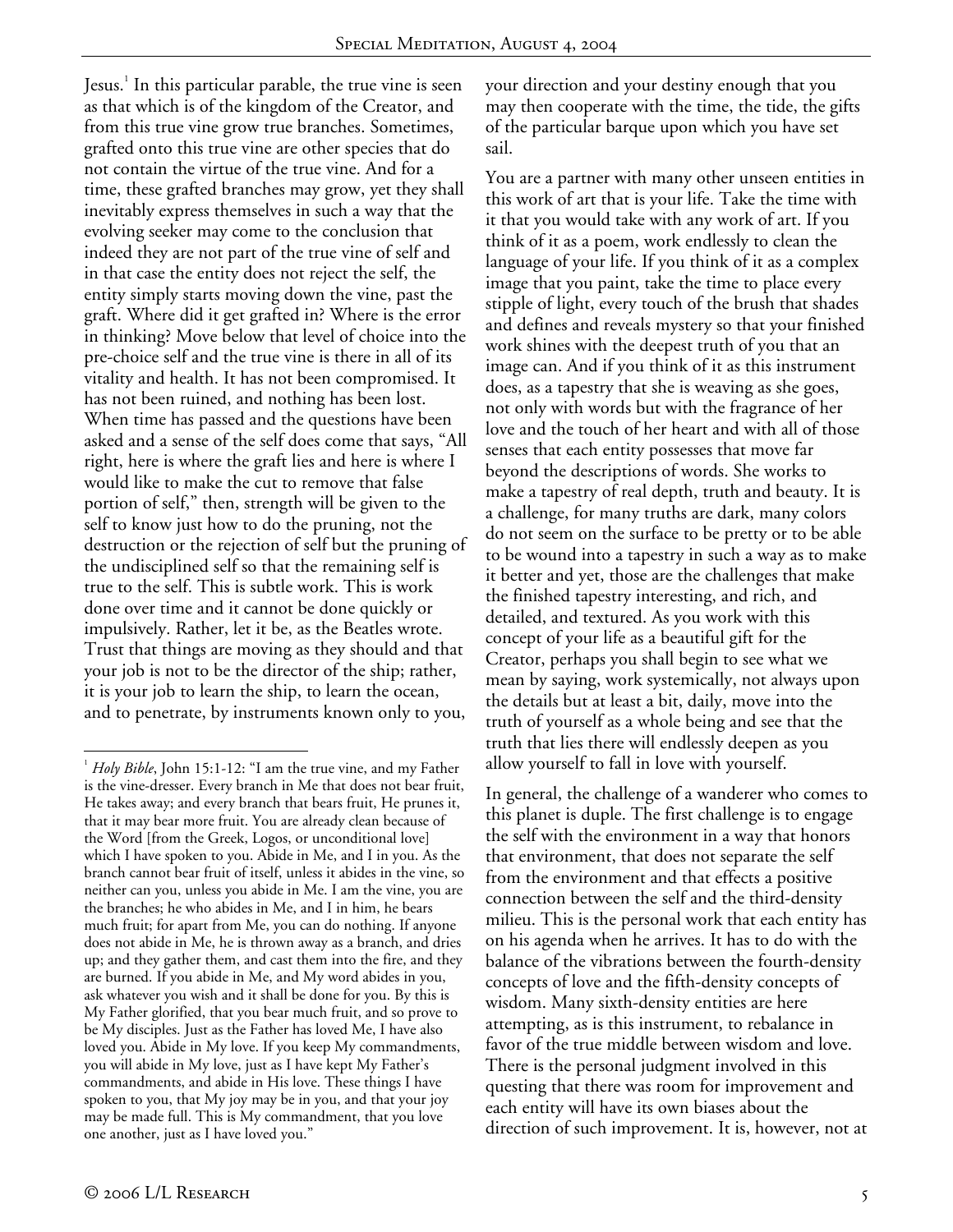all the majority of the reason for entering thirddensity incarnation.

The choice to do such is in no way shallow. It is a profoundly uncomfortable thing to enter third density from a higher density, especially upon your planet. There would be no reason to undergo such suffering and to put oneself into the maelstrom of such near insanity as this particular planet has entered into as a culture except to serve, and to serve in such a way that one person makes a difference. You are familiar with the concept of the Peace Corps where ordinary citizens go into a culture which seems to have needs which they can help satisfy. They have only themselves, their hearts, their willingness to serve and yet time and again if one interviews those who have been a part of such a program, they state that it has truly been a wonderful thing in that they really did feel that one person could make a difference and they saw that it was so. In this case, you came in as a member of a Peace Corps, a Peace, Love and Light Corps, shall we say, your aim being to make a difference even though you were only one being. You are already making a difference, as is everyone upon planet Earth. You are not part of an elite simply because you are a wanderer. All of those upon planet Earth at this time are harvestable. In terms of how they came into the incarnation, there are no hopeless souls here, all are able to make a difference, all have what it takes to love in a powerful and real way, to love beyond judgment, beyond limit, beyond holding back something for special people. Every entity here has the potential to make this difference.

The advantages of being a wanderer are that your memories of how things can be are much clearer, much closer to the surface and less veiled by the veil of forgetting than those who are native to the planet and are simply waking up for the first time. You have awakened once, you have done the work once, you are now in boot camp trying to get it back. "Where is that memory? What did I know before that I have lost?" These are the questions you are asking. But you do not have to reach for this knowledge. As with all wanderers, that knowledge is fairly close to the surface. You do remember better times; you do know how to love. It is just so dangerous in the way it feels to be so vulnerable and so open to criticism as to love without expectation of return in a world which is very cruel to those who love in such a way. Be prepared to feel the slings and

arrows of those who would be cruel to idealists who refuse to become cynical. Be proud when you are reviled because you are an idealist, because you love when one could so easily judge, when one could so easily move into a separate and safe mental configuration where all is judgment and all is cynicism.

My brother, you are on trail, you are on task, more than you know. And yet you worry and you fret and this is understandable. We cannot wave a magic wand and cause you to stop doing so. We cannot wave a magic wand for this instrument and cause her to stop doing so. We can not do that for a single soul. You can probably not even do it for yourself, not all at once. But if you can repeat a few home truths when you are troubled, you may perhaps begin to change long-standing habits. If you can repeat, "All is well, all is well," when all is obviously not well, that will be a start. If you can ask yourself as those of Ra suggested, "Where is the love in this moment?" that is a start. These things are helpful, these short, pithy ways of nudging the mind into the act of remembrance of who you are and why you are here.

This instrument informs us that we have spent far too long on this question and we do apologize. However, it was a good question and we were enjoying ourselves.

We would at this time ask if there are follow-up questions which we may answer at this time. May we have the first one?

**Questioner:** Yes, Q'uo, you have already confirmed that P is a wanderer. Can you tell him from which density or which planetary system?

We are those of Q'uo, and are aware of your query, my brother, and we do not feel that this information would be at all helpful to you at this time. We believe that it is information that will come to you naturally and that, when it does come to you, it will be helpful at that time and not before. Trust the inner workings of synchronicity and coincidence [to bring you] gradually into more of a feeling of knowledge of where indeed you came from and what density that might be, if these things remain important to you in the future.

May we ask if there is another query at this time?

**Questioner:** Q'uo, P writes, "I have found myself to be lonely and seeking a true soul companion."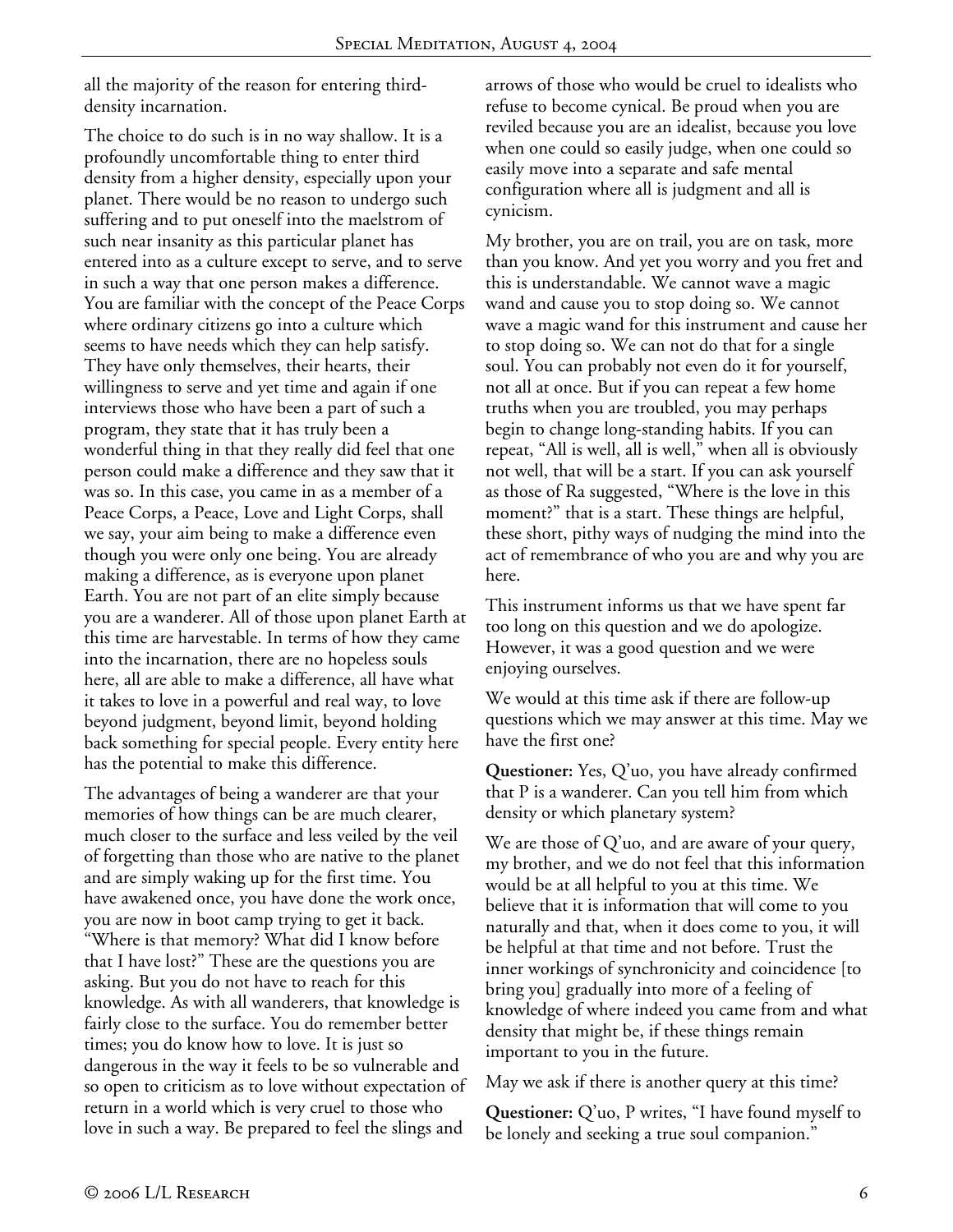You've somewhat addressed the subject of a companion. Can you speak more about his feeling of loneliness?

We are those of Q'uo, and we are aware of your query, my brother. Ah, my brother, to speak of loneliness, how we would wish to be able to express ourselves to the extent that you would know that we truly understand the agony of a wanderer who wanders in a strange land and who is often unable to speak words that resonate to those who would be able to hear that resonance and confirm the usefulness of such thoughts. How blessed it is when one simply feels understood and loved, encouraged and supported. It is part of the wanderer's suffering to feel isolated. And why should a wanderer not feel isolated? For he is the one known, as Heinlein phrased it, as "a stranger in a strange land." Of course you shall feel alienated by things that make no sense and that is all around you, my brother. We can only encourage you to move within and to begin to sense into the tremendous strength and power of the network of unseen entities that accompany you at all times. It is a crowded universe. No entity who is consciously attempting to stand close to the love and the light of the one infinite Creator shall ever be without a tremendous body of helpers. To this instrument, who is steeped in the Christian tradition, her mind goes to angels and archangels, seraphim and cherubim and all the hosts of heaven, and yet to one who is involved in other means of [religious] expression, it is just as valid to look at the animals who surround you, the elements of earth, air, wind and fire that surround you; to name those same energies and essences which this instrument would call angelic [thusly]. And, for those who worship the ancestors, for instance, in the process of acknowledging the enormous body of the roots of the physical being, the ancestors, the place from which one came and so forth, these essences and energies, in their own way, move into the same body of those who serve the Creator by serving those of the Godhead principle which are incarnate and sentient such as yourself, this instrument, or those within this circle and any living human being that is doing the work of third density.

Shall you ever be fully content within your isolation? This is unknown. This is more a question for the personality shell than for the essential being that you are. However, shall you be able to find joy and companionship within this incarnation? Yes, you

must simply open to it. Work upon that love of self. Work upon truly being able to be in love with the self, to see the self in all of its flaws as a wonderful, brave and quirky oddity that is a treasure and that will always be the only one of its kind. See that as a wonderful thing and when you look up again you may see someone walking beside you that is also ready to embrace the self and in so doing, is ready to embrace a true companion of the soul.

May we ask if there is a further query at this time?

**Questioner:** Q'uo, is there anything else that you would like to communicate to P about himself?

My brother, we are satisfied that we have responded to those energies that are within you at this time. We welcome further queries but we would not volunteer information at this time. Is there a further query at this time?

**Questioner:** Q'uo, you've already answered the question that P had about whether he would be in the first wave of ascension, so then his final query is whether there is anything you would be able to share with him about his daughter or his relationship with her?

We are those of Q'uo, and, my brother, we would simply say that, as with virtually all children being born at this time upon your planet, your challenge is to respond to an entity which is half in third density and half in fourth density. This entity has a significantly different, shall we say, level of sophistication as a being. Therefore, it will have the typical difficulties of a new being who is dealing with beings which cannot possibly grasp the full brunt of what such an entity is going through. Know that often your best bet is to learn from her rather than assuming that you are an authority figure which will teach. Allow a teach/learning circle to develop where respect and honor is given by each, to each, and then simply be aware that, for all the sophistication inherent in a double-activated thirddensity/fourth-density being, entities who are young are unlearned, unskilled and untrained and that there are many, many simple ways in which you can encourage, support and help to offer discipline of mind to such an entity. Such an entity has a great need for discipline but it is a need for the discipline of the self, by the self. And in this teaching words are not helpful for the most part. Where you will be strong in helping this entity is in being yourself with